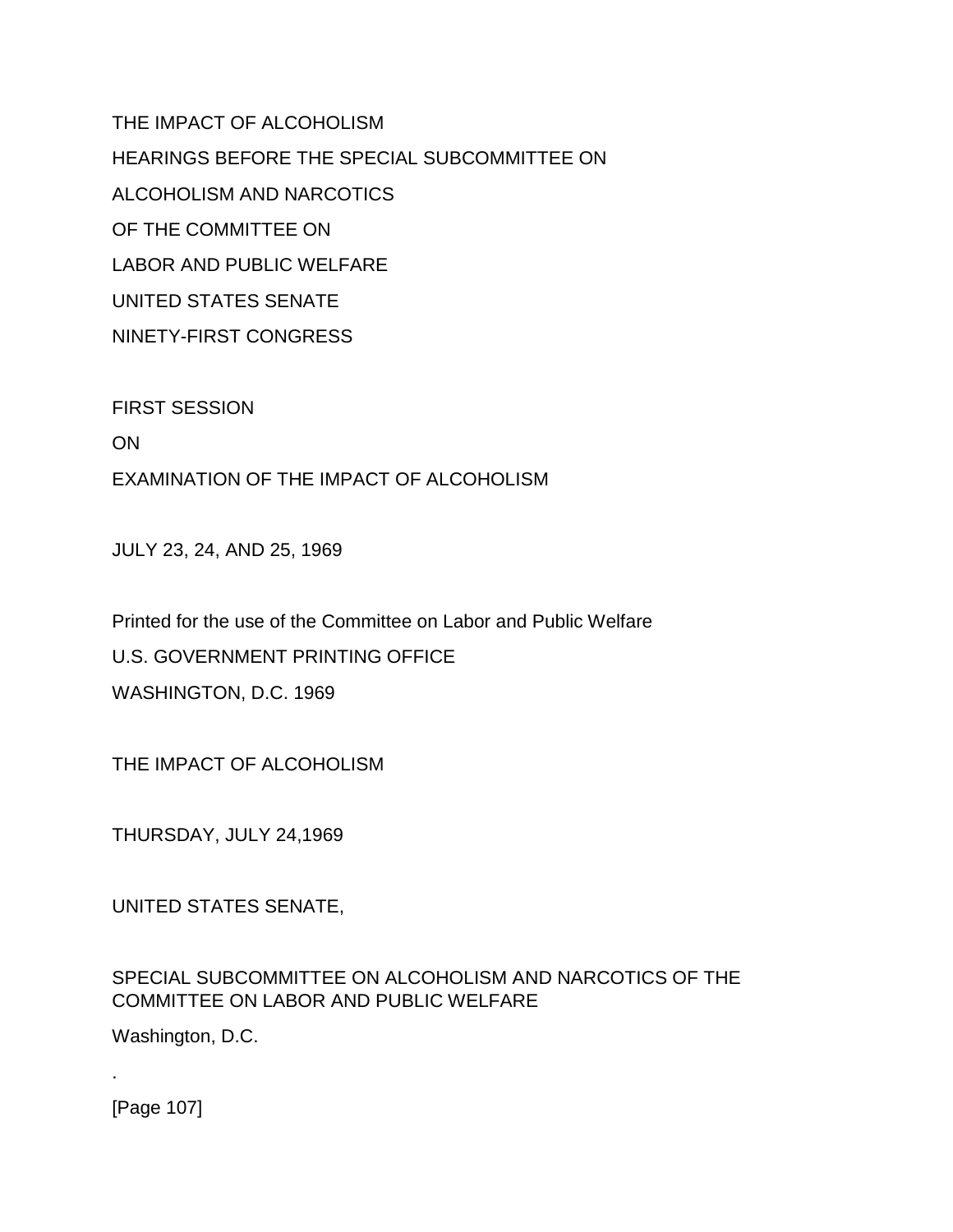The subcommittee met at 9:30 a.m., pursuant to call in room 4232, New Senate Office Building, Senator Harold E. Hughes (chairman of the Subcommittee presiding.

Present: Senators Hughes, Yarborough, Williams, Javits, Dominick, and Bellmon.

\* \* \* \* \* \* \* \*

[Page 141]

 Senator Hughes. For the next witness there will be no television. There will be no pictures taken.

 The next witness is Bill W., Cofounder of Alcoholics Anonymous. Audio is fine. You may photograph the Senators or you may photograph Bill W. from the back of the head if you want to.

Bill, you may proceed with your statement as you desire.

## STATEMENT OF BILL W., CO-FOUNDER, ALCOHOLICS ANONYMOUS

 Mr. Bill W. Mr. Chairman, Senators, we of AA, it is already apparent, are going to have reason for great gratitude on account of your invitation to put in an appearance here. For me this is an extremely moving and significant occasion. It may well mark the advent of the new era in this old business of alcoholism.

 I think that the activities of this committee and what they may lead to may be a turning point historically. This is splashdown day for Apollo.1 The impossible is happening. Like my dear friend Marty [Marty Mann], who has just spoken to you, I share with her the opinion that in this field of alcoholism we are now seeing the beginning of the achievement of the impossible.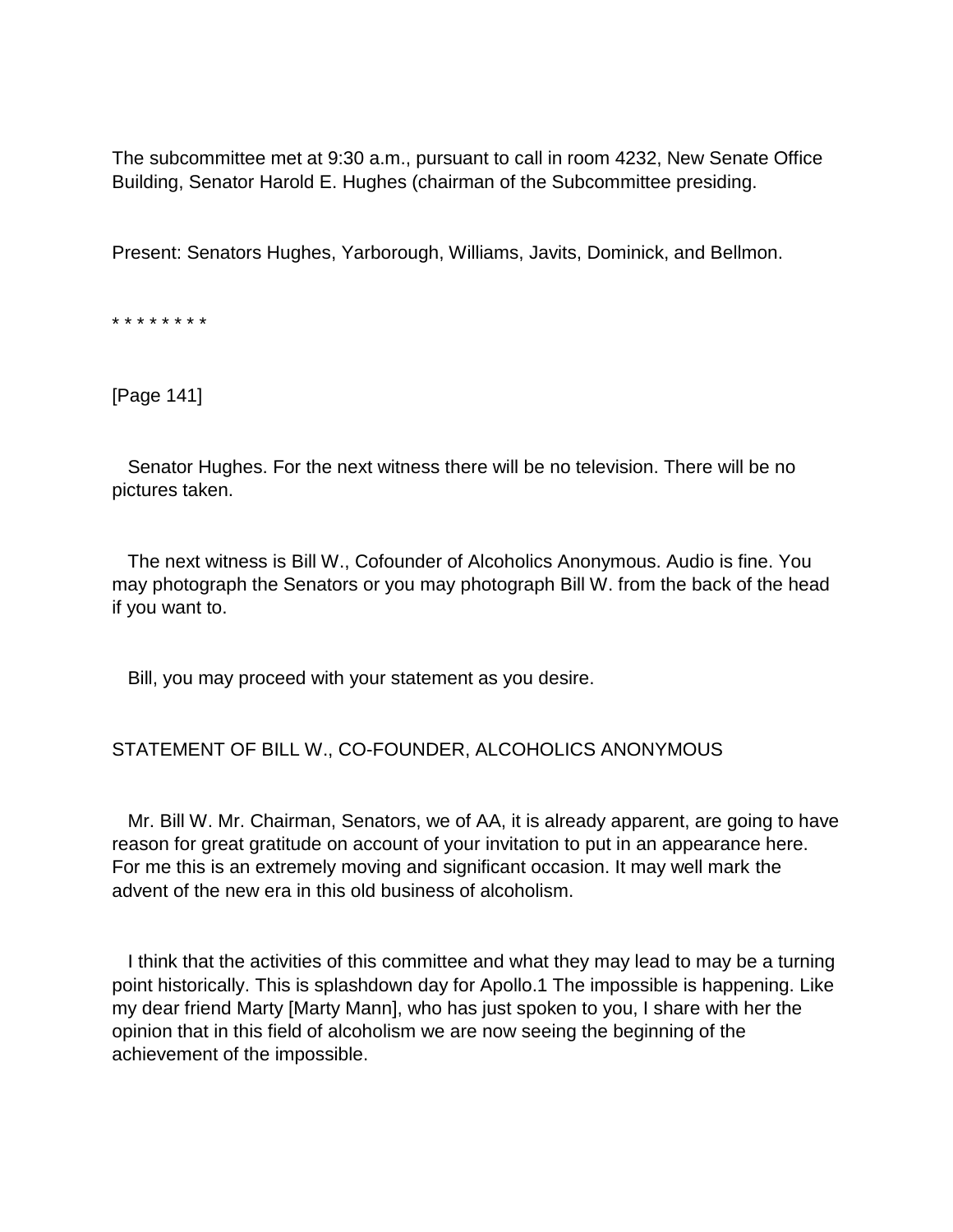Because or my appearance here as an AA member, I have to limit myself pretty much to statements about AA. But you must remember that as time passes in these hearings a great many AA's will be testifying as citizens, and they will be far more free to express opinions on the general field and their activities in it than I am.

 So I take it that my mission here today will be to acquaint you with the resources that AA may reveal for treatment, for education and so on.

 I shall start off by taking the dry part of my recital first: a few figures. Our national magazine, "The AA Grapevine," makes a brief and simple statement as to what AA is: "Alcoholics Anonymous is a fellowship of men and women who share their experience, strength and hope with each other that they may solve their common problem and help others to recover from alcoholism.

 "The only requirement for membership is a desire to stop drinking. There are no dues or fees for membership. We are self-supporting through our own contributions.

 "AA is not allied with any sect denomination, politics, organization or institution, does not wish to engage in controversy, neither endorses nor opposes any causes. Our primary purpose is to stay sober and help other alcoholics to achieve sobriety."

 Now, as a little more background for my presentation, let me present just a few figures. Our last census, that is to say, reports of our group sessions, shows that we have 15,000 AA groups throughout the world and an active membership of 285,000.

 Besides the 285,000 there are hundreds of thousands - maybe 200,000, for all we know, 300,000 recovered AA's on the sidelines who do not get caught up in the active statistics, people who have remained for the greater part sober, who are carrying AA attitudes and practices and philosophies into the community life.

 So AA is much more in reality than a generator of mere sobriety, it is returning us to citizenship in the world.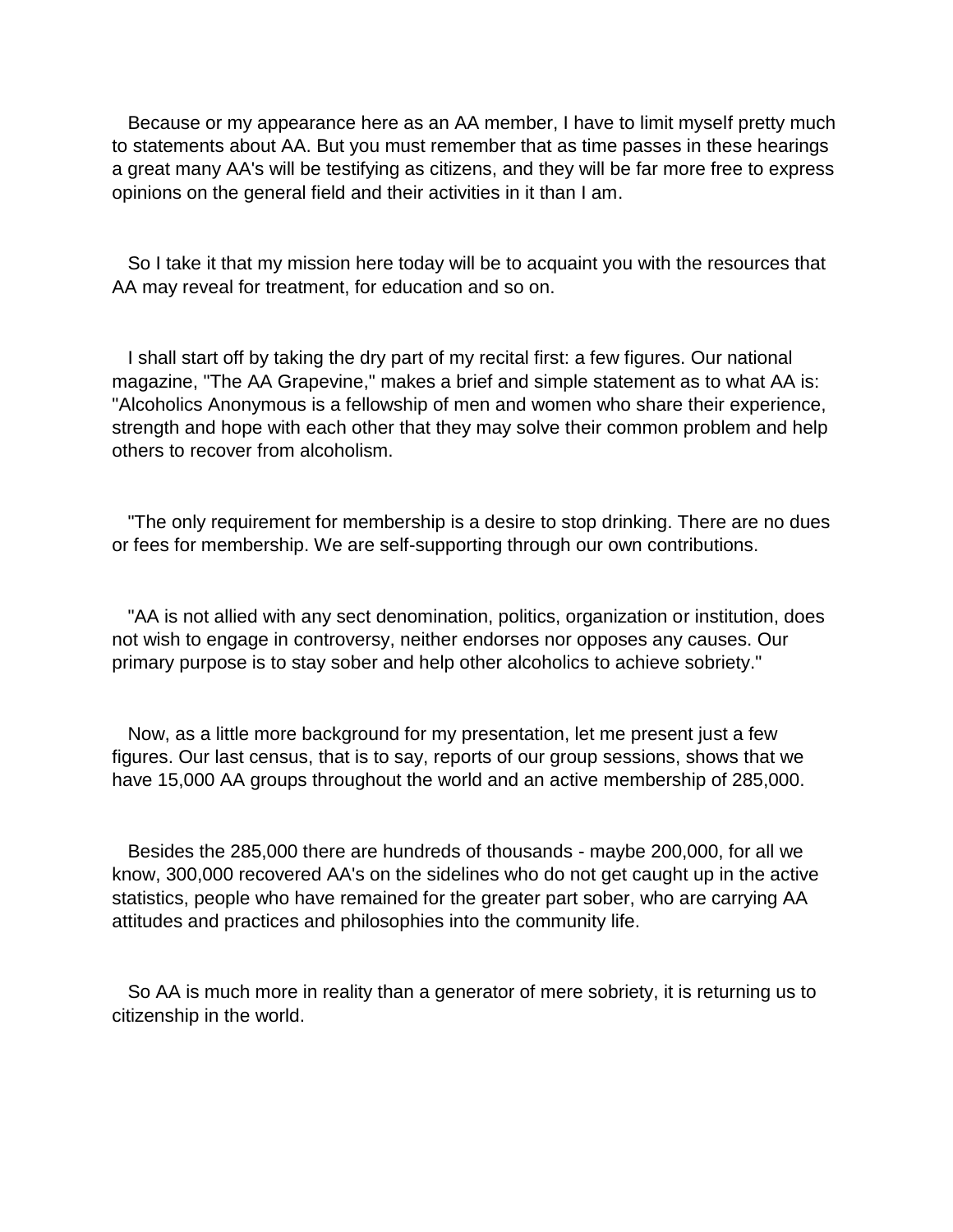Now, then, that breaks down these figures into something like this: groups in the United States, 9,000, active members, 148,000; groups in Canada, 1,500; members in Canada, 21,000; groups overseas, 3,300, membership, 62,000; internationalists, 344. We mean by that, people on ships, largely, who travel from port to port spreading the AA message.

 We have 648 groups in hospitals, members in hospitals (and this means largely mental institutions), 18,500; and groups in prisons, 33,000. And lone members throughout the world, who correspond with the world headquarters, 522.

 Those statistics are of interest, but they are scarcely inspiring, because they are not as yet connected with the flesh and blood of human experience. I think the best way of presenting some of that experience would be to relate to you certain fragments of AA history that have a particular bearing upon this occasion.

 Oddly enough, and contrary to the information of most people, Alcoholics Anonymous, we see in retrospect, very definitely had its start in the offices of one of the founders of modern psychiatry. I refer to Karl Jung, who in the early 1930's received a patient from America, a well-known businessman. He had run the gamut of the cures of the time, and desperately wanted to stop and could get no help at all.

 He came to Jung and stayed with him about a year. He came to love the great man. During this period the hidden springs of his motivation were revealed. He felt now with this new understanding, plus communication with this new and wonderful friend that he had really shed this strange illness of mind, body and spirit.

 Leaving there, he was taken drunk, as we AA's say, in a matter of a month, perhaps, and coming back, he said, "Karl, what does this all mean?" Then this man made the statement which I think led to the formation of AA. It took a great man to make it. He said, "Roland, up until recently I thought you might be one of those rare cases who could be aided and made to recover by the practice of my art. But like most who will pass through here, I must confess that my art can do nothing for you."

 "What," said the patient, "Doctor, you are my port of last resort. Where shall I turn now? Is there no other recourse?"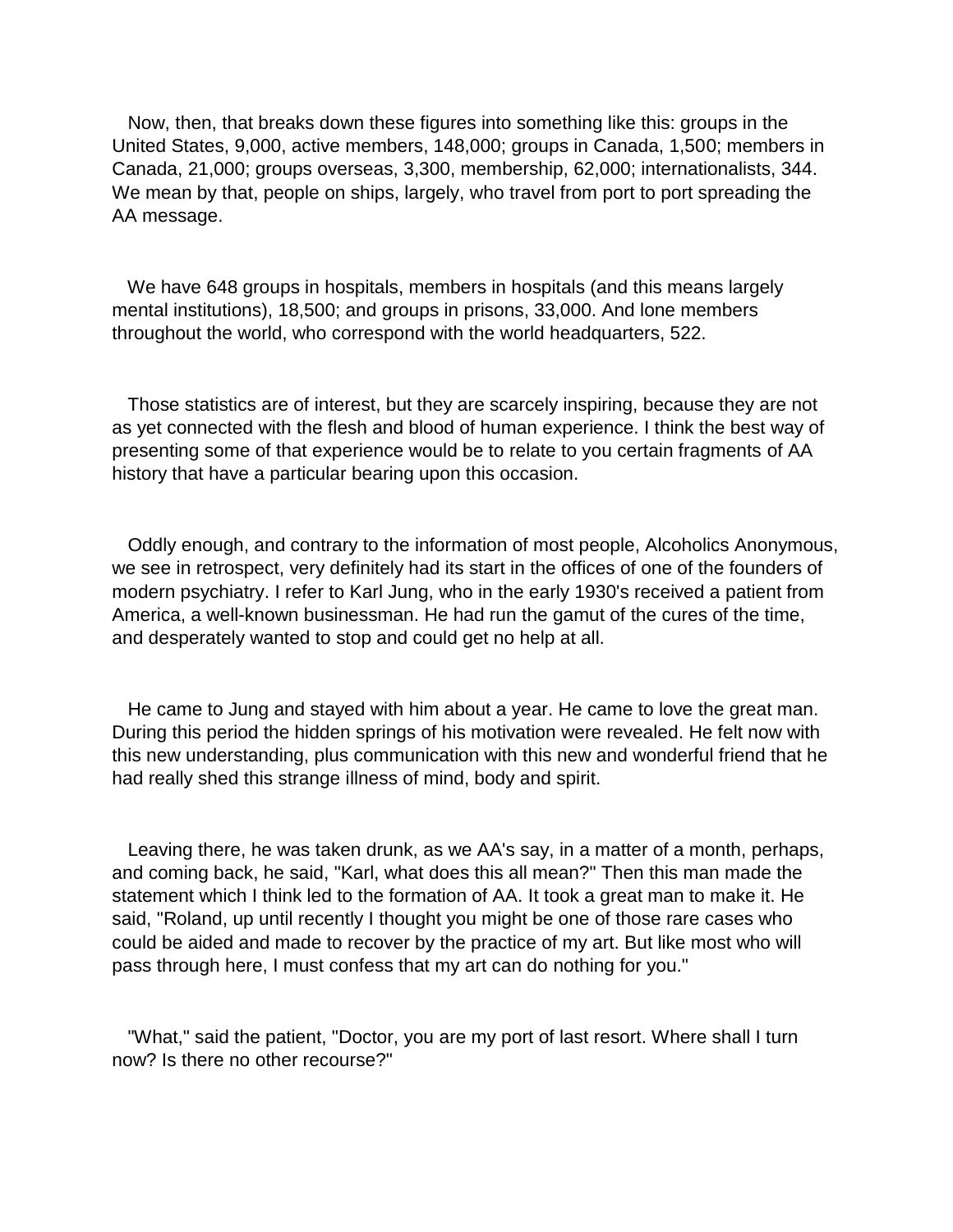The Doctor said "Yes, there may be. There is the off-chance. I am speaking you of the possibility of a spiritual awakening, if you like, a conversion."

 "Oh," said the patient "but I am a religious man. I used to be a vestryman in the Episcopal Church. I still have faith in God, but He has little in me, I should think."

 Jung said, "I mean something that goes deeper than that Roland, not just a question of faith. I am talking about a transformation of spirit that can motivate you and set you free from this.

 "Time after time alcoholics have recovered by these means. The lightning strikes here and there, and no one can say why or how. All I can suggest is that you expose yourself to some religious environment of your own choice."

 The patient went to England. He became associated with the group of that day in later years called "Moral Rearmament," [the Oxford Groups] and to his great surprise he began to feel released from this hideous compulsion.

 He returned to America. He had a place in Vermont. There he ran into a friend of mine about to be committed, a friend that we AA's lovingly call Ebby. Ebby, at the time a wealthy man, had just run his car through the house of a farmer, into the kitchen, pushing in the wall, and when he stopped, out stepped a horrified lady from inside and said, "How about a cup of coffee?"

 This was the extent of his illness and he was about to be committed. The patient, Roland, got hold of him, took him to New York, exposed him to the Oxford Groups, whose emphasis was upon admission of hopelessness, in a sense, on one's unaided resources a human being could not go too far.

 Another was self-survey. Another was a species of confession, and then there was restitution and belief in a Higher Power.

 That movement was rather evangelical, but AA owes it a great debt in what to do and also in what not to do.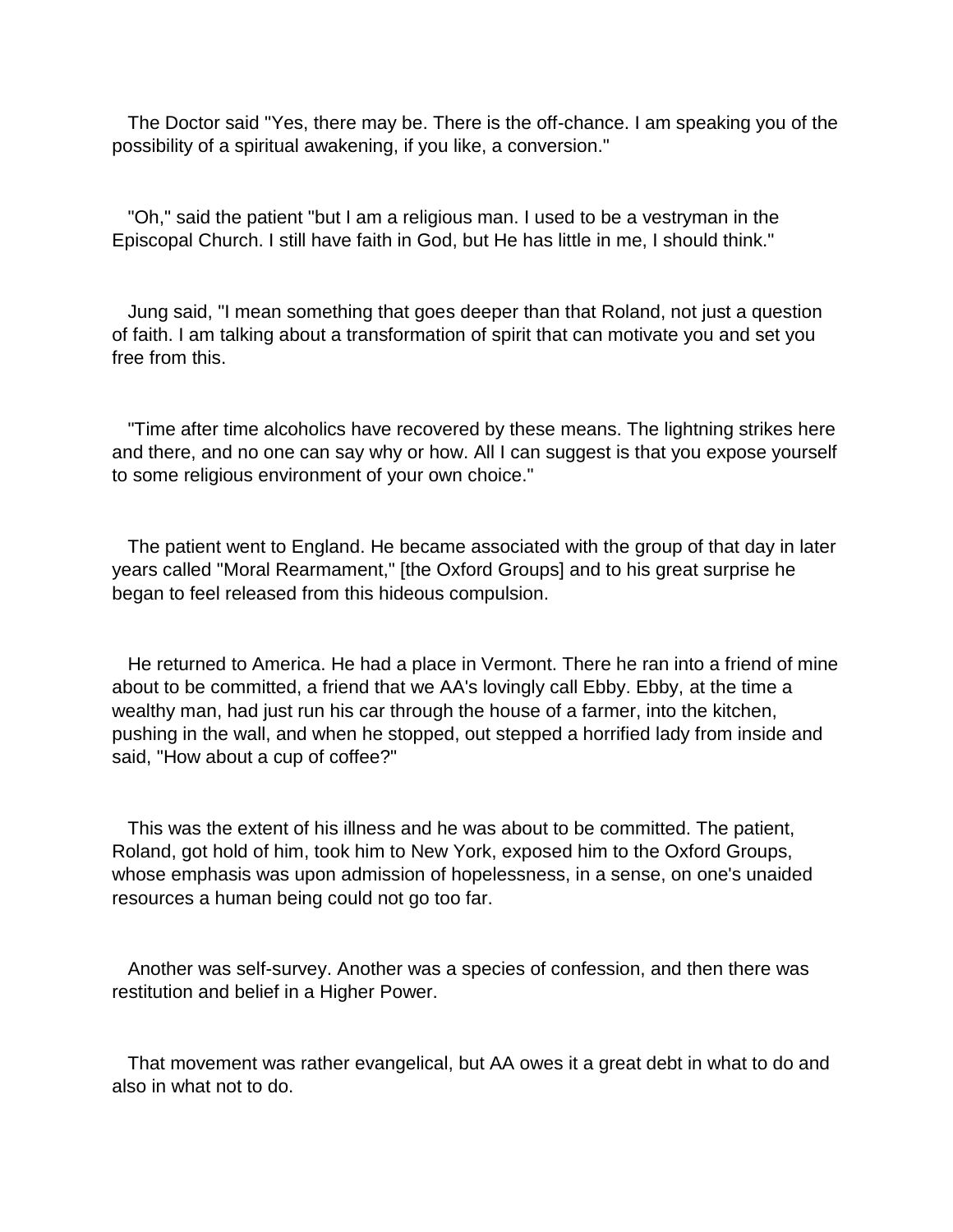Then, thinking of me, and I was about at the end of my rope, my friend visited me. In the previous summer I had been in a drying-out emporium in New York City, and there my doctor, who was to make a crucial contribution to AA, had said to my wife, "Lois, I am afraid, my dear, that I can do nothing. I thought that he might be one of those rare instances in which I could help him stay sober, but I am afraid not. He is the victim of a compulsion to drink against his will, and, as much as he desires, that compulsion I don't think can be broken; and this compulsion is coupled with what I call an allergy.

 "It is a misnomer, but it is indicating that there is something wrong with this man physically. Therefore, the eternal dilemma has been this eternal compulsion to drink, to the point almost of lunacy, coupled with the physical allergy that guarantees insanity and death. I think you will have to lock him up."

 After that treatment I came home and a few months later this friend appeared, sat across the kitchen table where there was a big pitcher of gin and pineapple juice. I was a solitary drinker of about two or three bottles of bathtub gin a day. The year is 1934. Enters this friend of mine that I had known to be a very hopeless case.

 At once it struck me that he was in a state of release, this just was not another drunk on the wagon. Then he told me this story, how he had felt this relief, the moment he had gotten honest with himself and adhered to their simple program, he began to feel this release, how much more he had gotten through his friend, Roland. He told me the story about him.

 Finally I put the question to him. I said, "Ebby, you say you don't want to drink, you are not drinking today. What does this mean?"

 He said, "Well, I have got religion." I said, "Well, what brand is it?" So he revealed to me his story. I was deeply impressed, really, because here was somebody that I knew had lived in this strange world of alcoholism, where I, too, was a denizen. So this transmission of the fatal nature of this malady in many cases struck me. I think it caused a great personal deflation and laid the ground for what was subsequently to happen.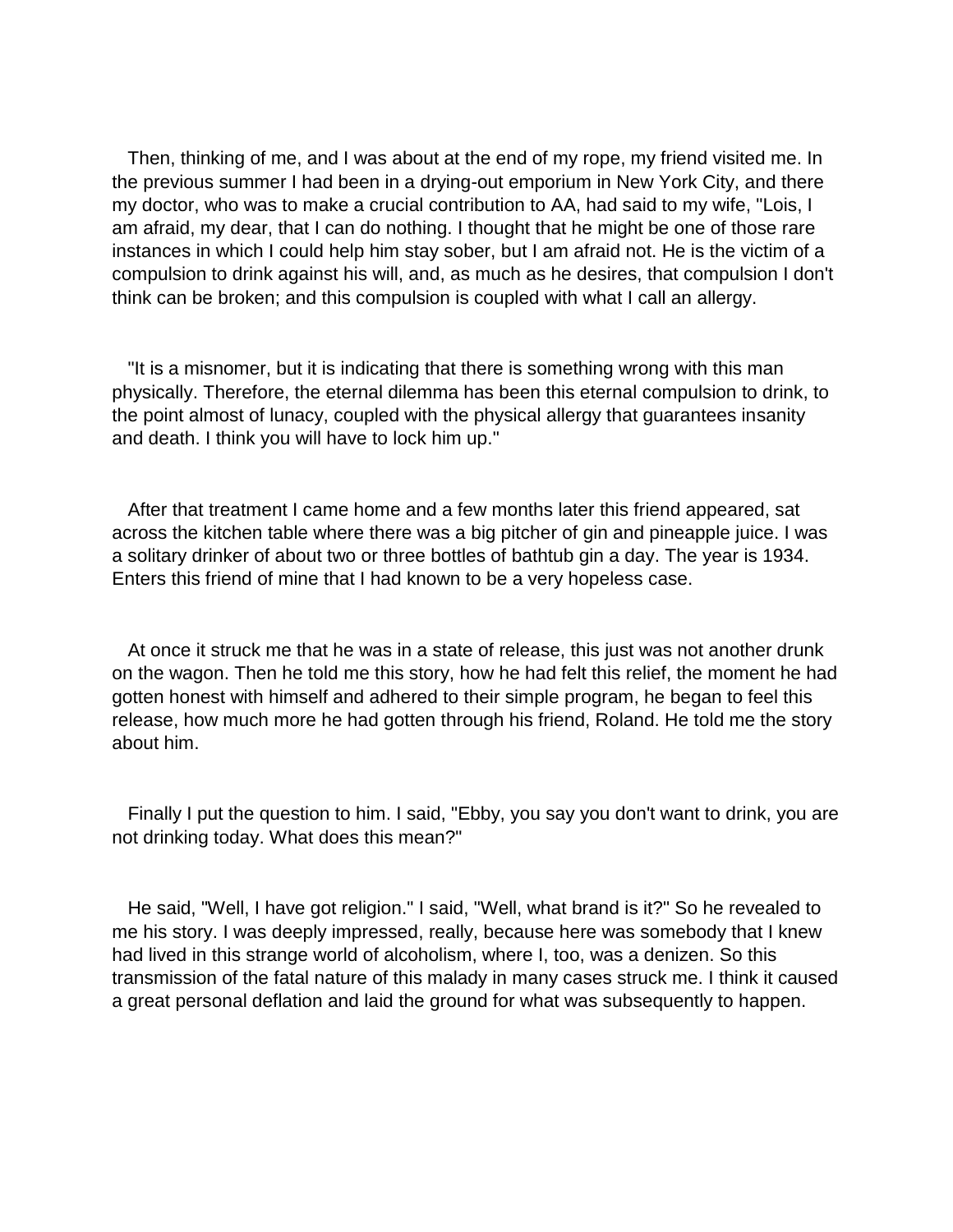My friend went off. I didn't see him for a few days. In no waking hour could I forget the face across the kitchen table. Yet I gagged on this concept of a Higher Power, even in its lowest denominator.

 So I finally decided I would go to the hospital, get detoxified. I appeared at the hospital. Dr. Silkworth began treatment. I announced that I had found something new, I thought, I wanted to get sobered up.

 I could not have any emotional conversion. So after about 3 days detoxification, I found myself falling into a terrible depression. I felt trapped.

 In other words, I was asking the impossible, to believe in a Higher Power, let alone cast my dependence on it on the one side, and yet my guide in science [Dr. Silkworth] was saying, "But medically you are pretty hopeless."

 Out of this eventuated a very sudden spiritual awakening in which I was released from this compulsion to drink, a compulsion on my mind morning, noon and night for several years. I was suddenly released from it.

 Mine was a rather spectacular experience. But it is quite identical to what happens to any good AA. In other words, their experiences are apt to take a longer time and they are not so sensational, but we do get the transforming effect on motivation.

 With the experience came this thought: Why can't this be induced chain style? In other words, I can identify myself with another alcoholic through this kinship of suffering, then why can't that inflate him and perhaps he will be motivated and one can talk to the other.

 I came out of the hospital, began to feverishly work with alcoholics. We had a house full of them. I was so keyed up with the paranoid side with my spiritual awakening, I even thought I had a kind of divine appointment about all the alcoholics in the world.

 There was 6 months of complete failure. Finally I went to Akron on a business trip to see if I could regain my fortunes. I was away from my friends. The business deal fell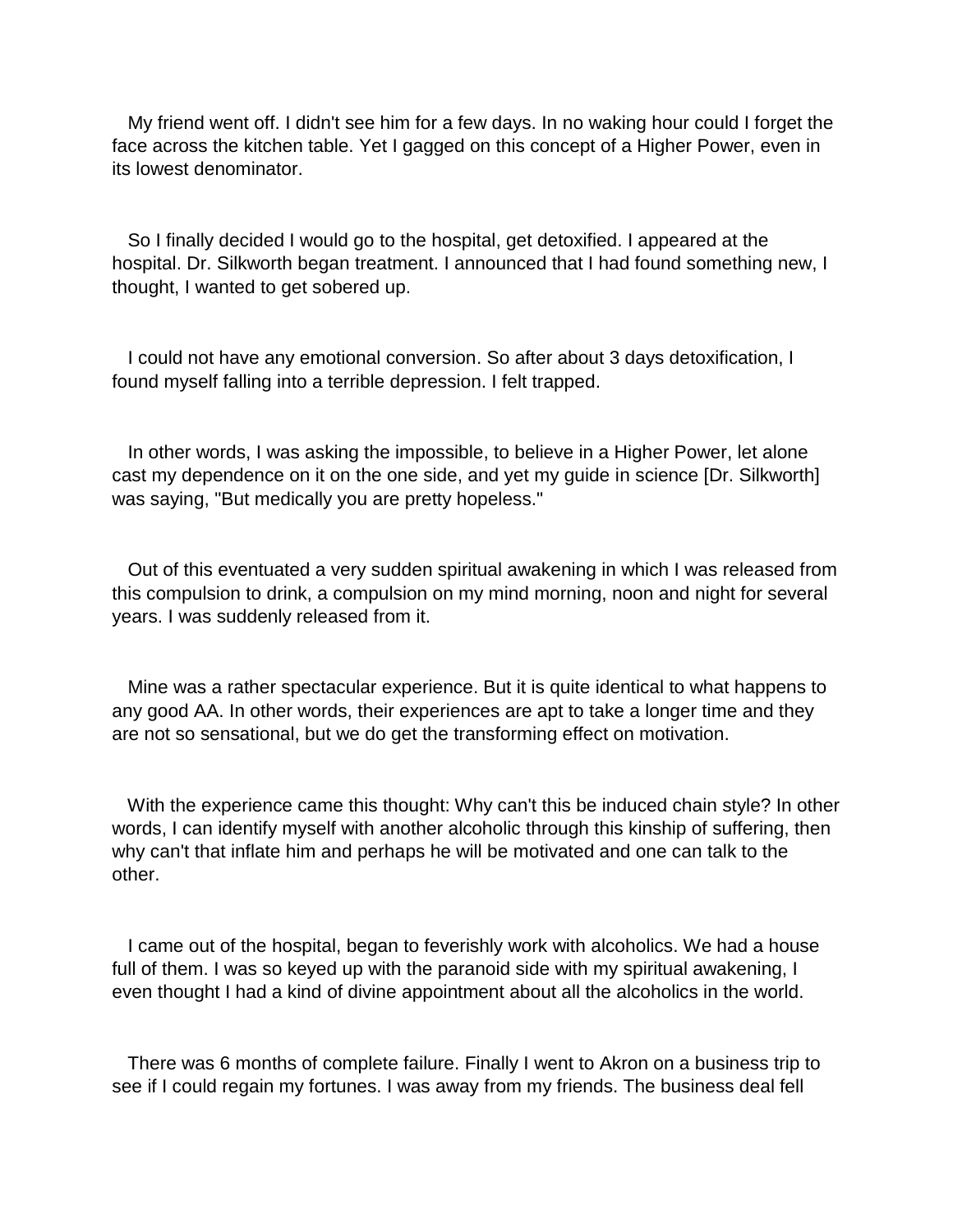through. I had hardly carfare home and all of a sudden the old desire to drink started to come back. I was frightened.

 Then I realized that in talking and trying to help other alcoholics, even though the cases had all been paid, this had a great deal to do with my staying sober. These were the elements of the process and through a strange set of circumstances I was led to a physicist and from there to the doctor in town who was to become my partner in this thing.

 He, too, when the nature of his malady was revealed to him in medical terms, one drunk talking to another, achieved sobriety that he had long since thought impossible.

 Shortly after that, in one of the Akron hospitals, No.3 got sober, and an AA group, the first one really, came into existence in June 1935 in Akron, Ohio. Then there was a return to New York and a group started there. A few people in from Cleveland began to come to the group meetings in Akron.

 We grew very, very slowly, trial and error all along the line. If it seemed to work, get with it, if it failed, discard it. That was our practice until about 4 years later, after hundreds of failures, we found that we had a hundred people sober. At that time, having retired from the Oxford Group, and yet having no name actually, we just called ourselves a nameless bunch of drunks trying to help each other get well. At that time we began to think in terms of a book, which supported by case histories would portray our approach.

 The book is called "Alcoholics Anonymous" and it was published when we had a hundred members. Up to this time we had been virtually a secret society. Then we realized that we would have to be publicized. So we were very reluctant about this, what kind of people would come in?

We were publicized first by Liberty magazine, and flooded by 6,700 inquiries into a post office box in New York. We gave these inquiries to a few of our traveling people out of the small established groups. Then came an experience in mass production of sobriety which I think is most relevant to any presentation here.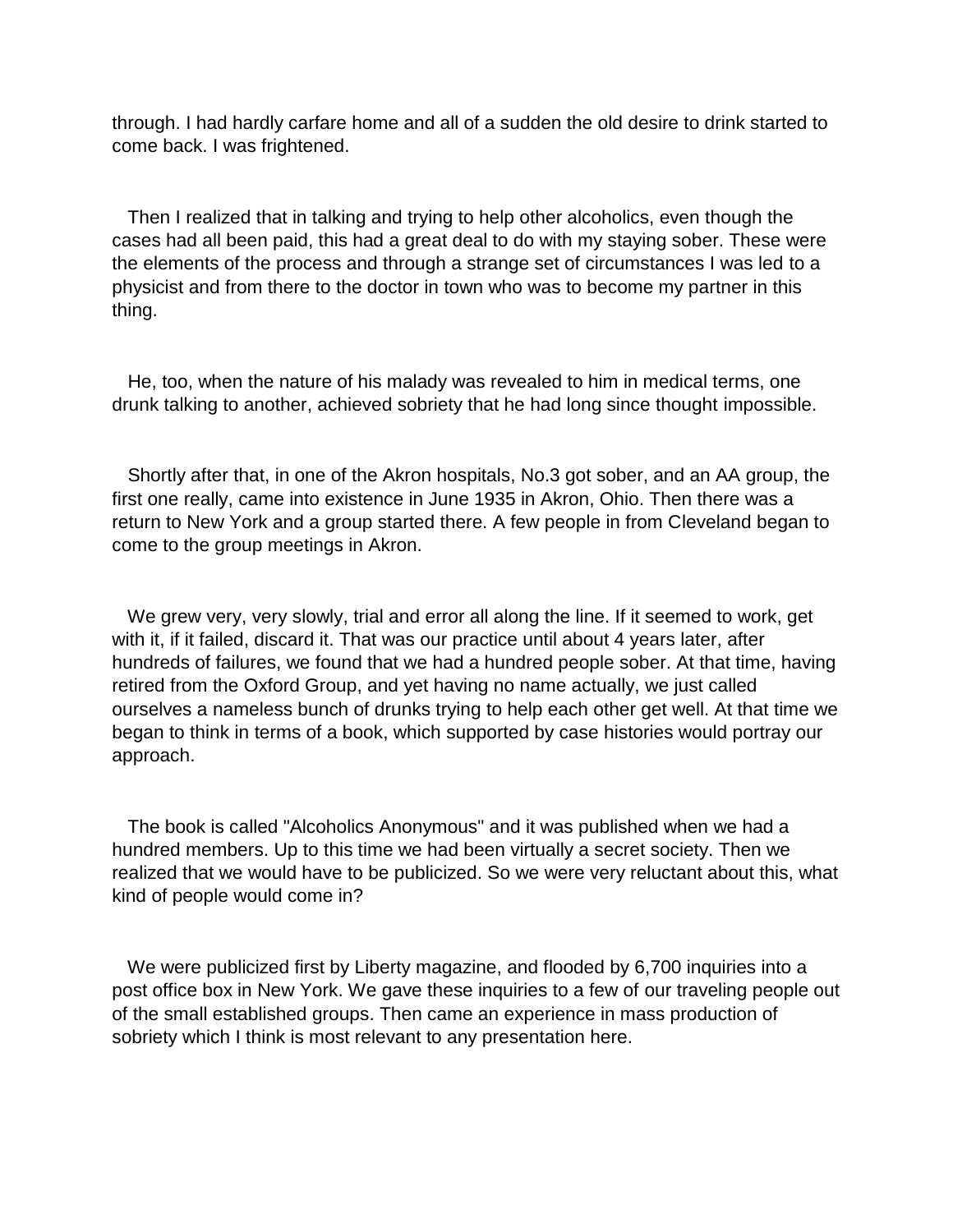Up until the fall of 1939, 5 years after I had sobered up, we had thought that the presentation of our case to the other alcoholics was up to the founding fathers or the elder hierarchy or whatnot. We thought it to be a very slow business indeed.

 The idea of a mass revival was very far from our minds. The Cleveland Plain Dealer decided to publish a series of articles about us. There was a chap doing the articles who himself was an alcoholic. The poor devil never recovered, but he could talk our language.

 These articles were placed in a box on the editorial page every 3 or 4 days and a supporting editorial was written. Then our friends of the press and the communications media began this benign process of bringing us customers.

 At this time the group in Cleveland numbered only about 20 people. They were suddenly confronted with hundreds of frantic telephone calls to hospitals and people with or without money, people who were hospitalized this week, next -week were going with an older member to see somebody in the hospital. This thing pyramided so that in the succeeding year of 1940 these 20 had pyramided themselves into what had turned out to be several hundred sound recoveries.

 Now this is the final suggestion, that the resources of Alcoholics Anonymous for mass society have hardly been touched. This set of figures shows in the last 10 years Alcoholics Anonymous membership has pyramided at the rate of only 8 or 10 percent a year, when in the early days, in the first decade, increases of 100 percent 500 percent 1,000 percent were very common. Therefore, we have a tremendous lot of people with whom to deal. This is partly due to the reluctance of the alcoholic himself.

 Figures tell us that we have 5 million alcoholics in America. This means 5 million poor souls who are in all stages of this dissolution and in the early years scarcely one of these people can be brought to believe that he is actually beginning to be sick.

 This rationalization can exist right through all sorts of evidence of sickness right down to the undertaker himself. It is this mass capability of the alcoholic to rationalize himself out of this predicament. This is one of the great obstacles to bringing alcoholics toward treatment. In fact this is the obstacle that all of the remarkable agencies we now have at work are running against, how do we get these people in?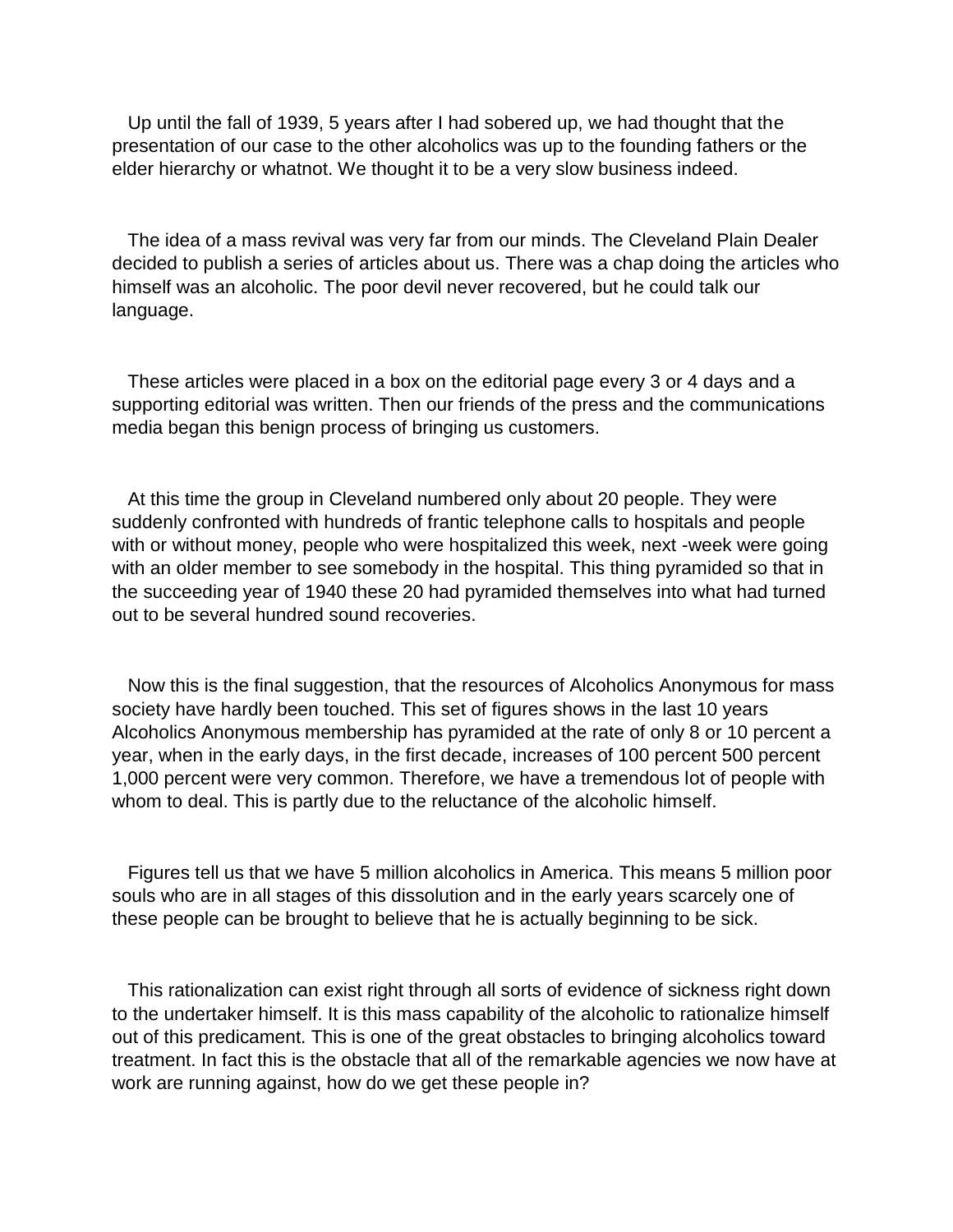It is a process of education, but what kind of education we simply don't know. Another part of the resistance of Alcoholics Anonymous stems from the fact that it has a spiritual content and a great many of our professional friends are apt to believe Alcoholics Anonymous is for the religiously susceptible only.

 Well, this is a very mistaken impression. At last year's New York dinner, we were talking about this topic and it suddenly occurred to me that of the four speakers on the platform, only one of us four had any religious background whatever..

 Why were they in AA? They were driven there because there was no other place to go, no other place to get well.

So these are the treatment resources.

 How can the resources of experience which have to do with the other agencies and disciplines in the field be brought to this committee by our friends and by AA members who are also working in these area. You have begun to surmise that in effect, we are coming out of the woodwork, we are in practically all of these efforts bringing the AA experience to them, making it available and that kind of experience can be made available by any members here in these committee hearings if they come here acting as citizens and recovered alcoholics [but not as AA members].

 We have to do that as a protective thing for AA. Now we have great numbers of friends. Those, too, can be called upon and I notice that some are going to be available here. For instance here is Jack Norris, a nonalcoholic.

 Many of you know him. He is chairman of our board of trustees. He is second in charge, or was until his retirement in the medical department of Eastman Kodak, the second industrial company to give the nod to AA and make use of the resources.

 In Wilmington, for example, we have Dr. Glanto, the head of the medical department of the first company ever to make AA arrangements with AA. I think he would be quite happy to testify.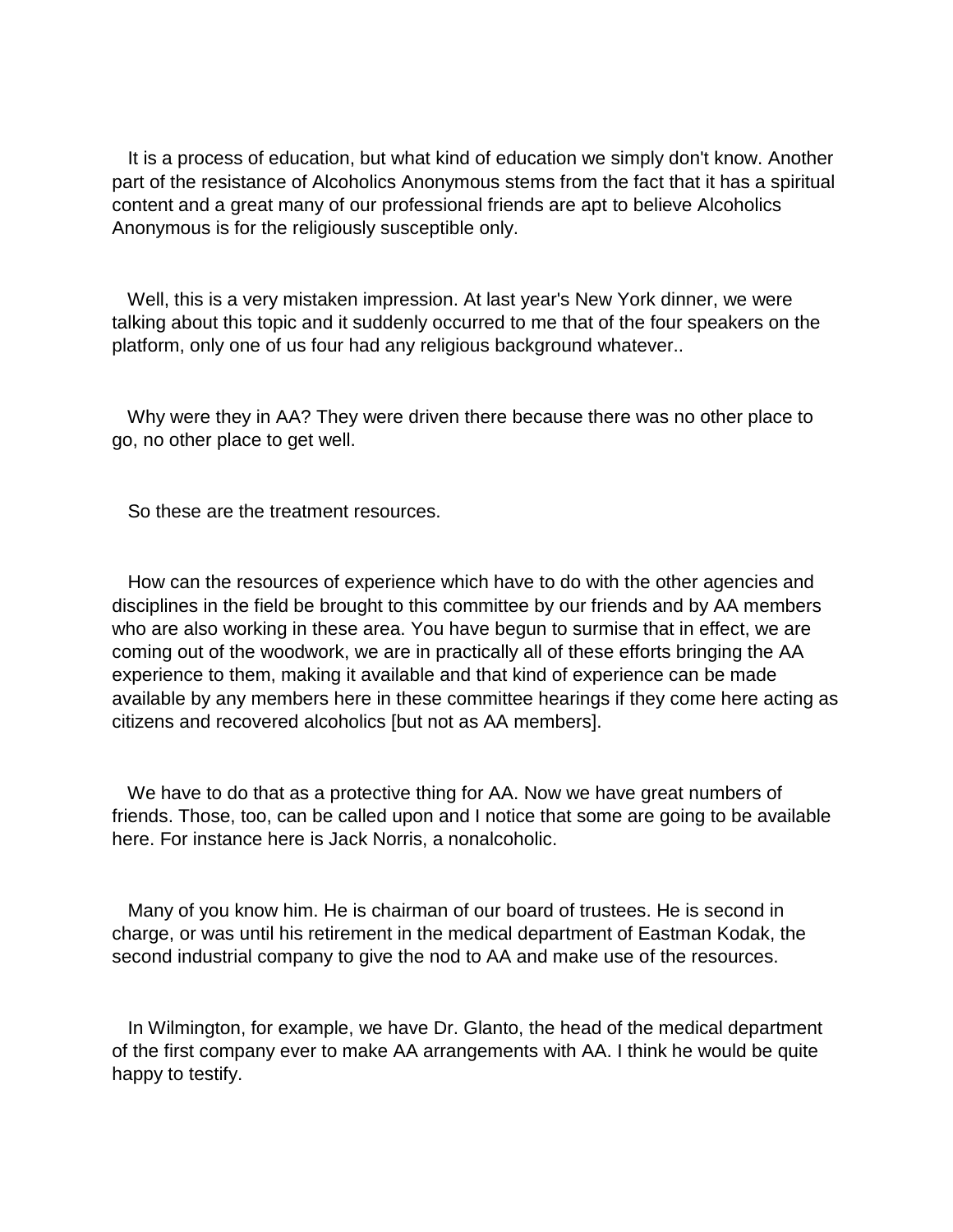On our board we have Mr. Austin McCormick, one of the country's great criminologists, and I think he could throw much light on the situation. We have AA members beyond count.

So you have that sort of resource available for treatment and for experience.

 Well, I think I am presenting this overlong and perhaps you gentlemen would like to ask questions at this point.

 Senator Hughes. Bill, I thank you for your bring us up to date on the beginnings and where you are now. I would like to ask some pointed questions.

 No.1, I have never been in a prison institution, I have never been in mental hospital institution, where there was not an AA group in my years in public life, not only of the inmates but of people coming in from the outside who were conducting meetings in an effort to help these people recover. This is also true in the case of halfway houses, private treatment centers, and every public treatment center that I know of dealing with the alcoholic where there are Government programs sponsored by State, community, or county divisions.

 I take from your testimony that as a cofounder of AA you certainly believe that in any program this committee and this Congress might develop, that there would be a place and a willingness for AA members to work in recovery, education, and counseling of the ailing alcoholics, and prevention also?

 Mr. Bill W. I should think so. Of course, this is the pleasure of our friends. But certainly this experience is of great value and in respect of this communication one alcoholic is certainly of unique value.

 Senator Hughes. I think what you indicated is what I expected. No. 1, we have available through Alcoholics Anonymous a resource of willing people whom you have indicated have the capabilities of multiplying not 100 percent, but 1,000 percent if they can get to the people.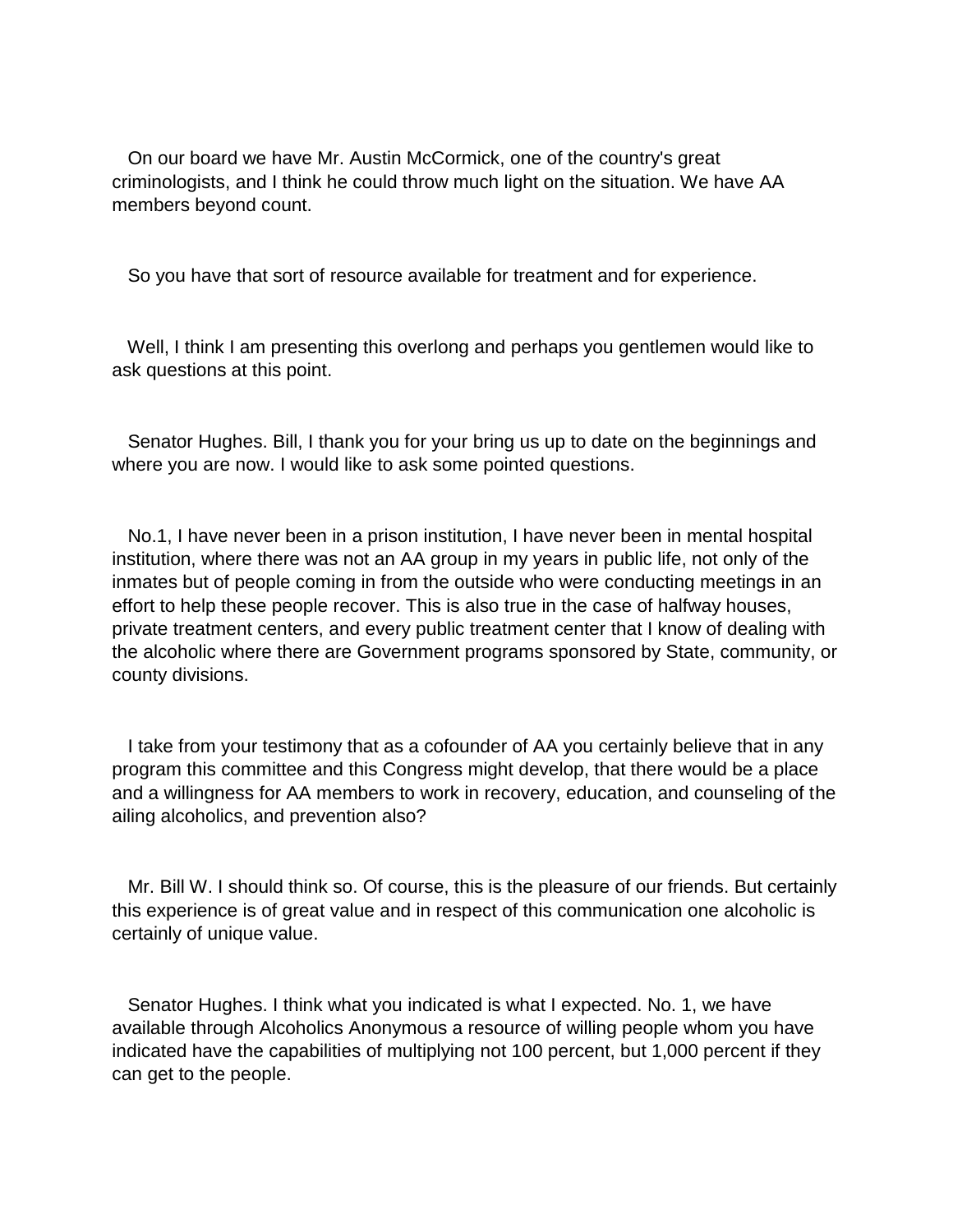Mr. Bill W. If we can get to the people.

 Senator Hughes - This is the essence of my question. Undoubtedly knowing the organization quite well myself, these people have dedicated themselves to doing the job of calling on alcoholics and assisting in any way they can in their recovery.

 Mr. Bill W. Yes. Of course, it ought to be observed at this point that the virtues of AA are not really earned virtues. It is a matter of do or die. Nothing is too good for the next sufferer. So our dedication is first based on the fact that our lives and fortunes have been saved and we want to share this with the next fellow, knowing that it is a part of the maintenance of our own recovery and life or death.

So this is the source of the great dedication that you see among the AA.

 Senator Javits. I would like to just join the Chair in what he has said and assure you, sir, from what I see here, we will do our utmost to utilize to the fullest these resources which you have so eloquently testified to.

Senator Hughes. Thank you very much, Senator Javits. Senator Yarborough?

 Senator Yarborough. Mr. Bill W., I am astonished to learn that AA had its beginning in 1934 and 1935 and was very small until 1939. Because the escalation was so fast after that, so well known nationally now, that you have an idea this has gone on for generations.

 Mr. Bill W. When you consider the enormous ramifications of this disease, we have just scratched the surface. I think we should humbly remember this.

 Senator Yarborough. The experience you personally described when this burden fell away from you, I have thought back in my reading, I know of only two other men who have had such a dramatic experience. One was Saul of Tarsus, on the road to Damascus and the other was Sam Houston, the great national hero.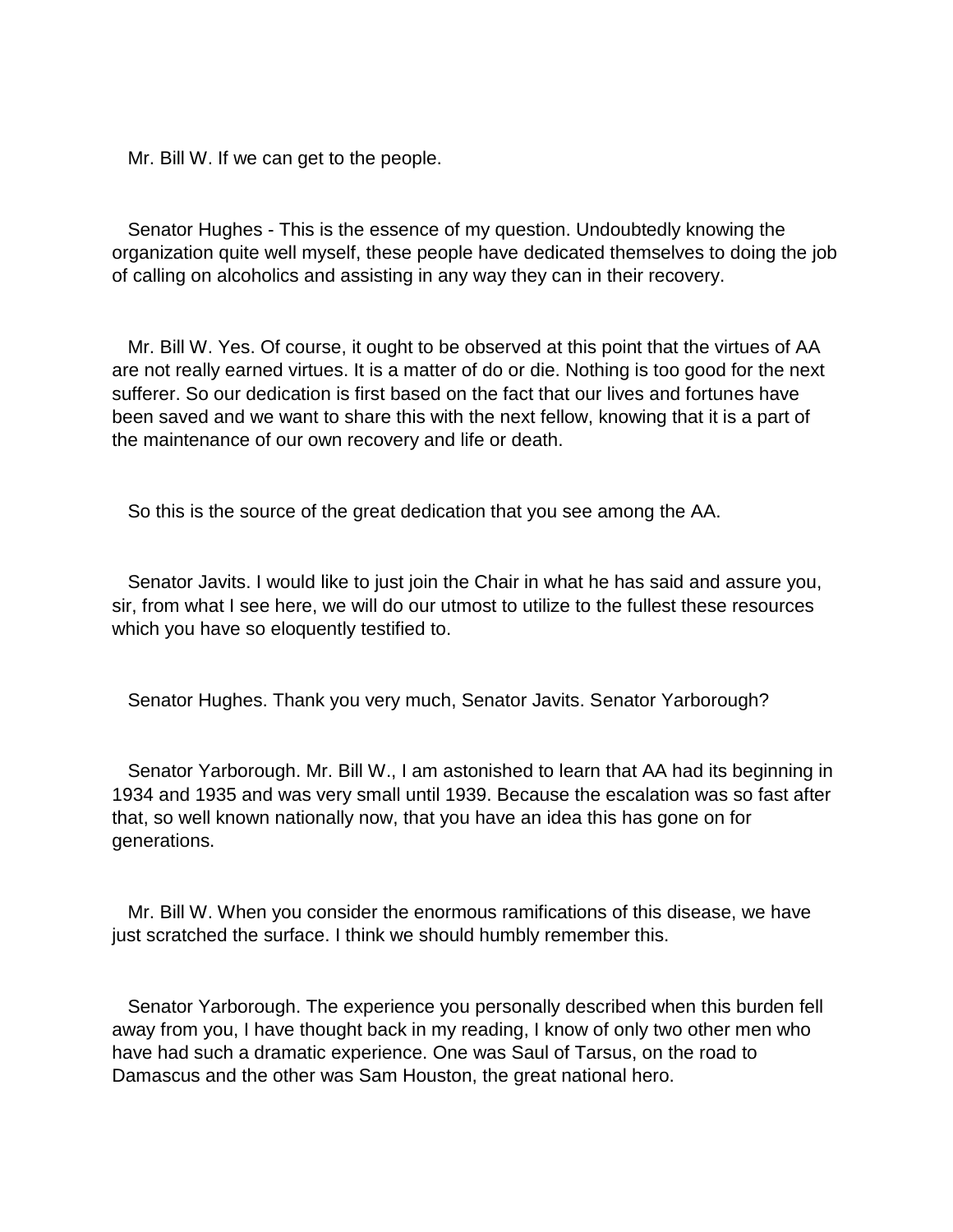Sam Houston, who once was called by the Indians, Big Drunk, became, while he was a U.S. Senator, a temperance lecturer all over the United States.

 Congratulations on what you have done for so many hundreds of thousands who are in your debt and the millions I believe who will be reached in the not distant future.

 Senator Hughes. Bill, I thank you kindly for your willingness to come forward as a cofounder of the fellowship of Alcoholics Anonymous and express the basis of its founding, it's willingness to cooperate, and the hope of people over the last few decades who have found their way through this. The Subcommittee and the Committee are indebted to you for your willingness to do this. I want to express also the Chair's appreciation to the press for their cooperation in honoring tenets of your institution to retain the anonymity of your members.

Mr. Bill W. I thank them, too, with you.

Senator Hughes. Thank you very much, Bill. The committee will recess until 1:30 p.m.

(I am happy to make this testimony available. Bill assured the AA members who testified during the three days of hearings that it was perfectly permissible for them to testify "as citizens and recovered alcoholics" so long as they did not, in this public forum, reveal their membership in AA, which would have been a violation of the AA tradition. I was present at this hearing, at which both Bill Wilson and Marty Mann testified. I served on the Subcommittee professional staff from 1969 to 1980. I have added the footnote on page 2, and a few explanatory words in brackets to make it more understandable to today's readers.)

Nancy O.

1. \*Only four days before the whole world had watched as Neil Armstrong and "Buzz" Aldren had walked on the moon. Just a few years later Buzz Aldren would participate with Senator Hughes and 50 other famous recovered alcoholics in "Operation Understanding" in Washington, D.C. They all identified themselves as recovered alcoholics in an effort to reduce stigma and increase public awareness that alcoholism